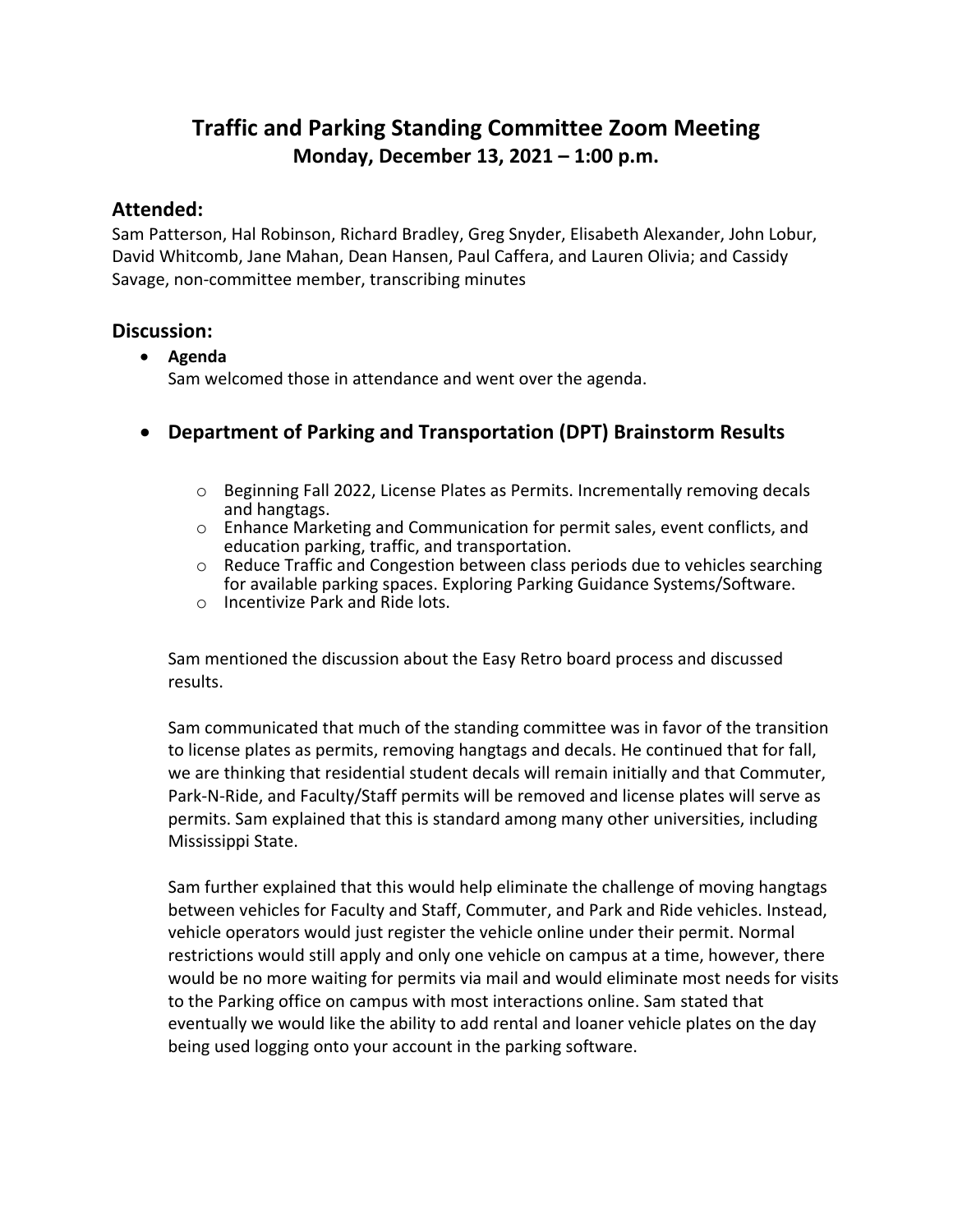$\circ$  Paul Caffera asked how rental vehicles would be handled in the meantime, at which point Sam reassured that we are hoping for an easy implementation of this goal. He stated that the process is in the beginning phase, but processes would be worked out before next school year. Sam mentioned that we are also discussing the possibility of automatic permit renewals in the future.

In addition, Sam stated that DPT looks to enhance marketing communication for permit sales and incentivize Park‐N‐Ride lots. Sam mentioned that the department is exploring some parking guidance systems for which he may be able to obtain additional information from a colleague at LSU before the next meeting in January.

- $\circ$  John Lobur stated that through his experience in serving on the Faculty/Staff Traffic Appeals Board, he sees this move to license plates as permits more efficient and fair for faculty and staff on campus.
- o Paul mentioned the change in procedure Mike Harris attempted to implement some years back that prohibited people was backing into parking spaces so that Sam would be aware of those challenges ahead of time. Sam responded that we are focusing on providing solutions for those that are opposed before implementing this in the future. See more information and discussion under Front license plate section below.

## **Parking Proposal Options**

The Traffic and Parking Leadership has been brainstorming potential options for the 22‐ 23 academic year; the proposals are as follows:

- o **Virtual Parking Permit Adoption ‐** The idea is no more hangtags for Faculty and Staff and no decals for Commuter, Park and Ride, and South Oxford Center. Your license plate will be your permit after you purchase one online, please note that only one vehicle may be parked on campus at one time if you have multiple cars under your name registered. The same restrictions and designations for permit purchases apply to the permit system. As such, our parking software system will only display the type of permit each customer is eligible to purchase. For example, Faculty and Staff are eligible to purchase Faculty and Staff permits. Ole Miss students living on campus must purchase residential zone permits and will continue to have a decal.
	- Benefits include **–**
		- o Increased speed and convenience, no more waiting for a decal or hangtag in the mail or having to make a trip to the parking office.
		- o Register multiple vehicles on the same parking permit.
		- o Eventually Rental and loaner cars license plates may be added to the system the day being used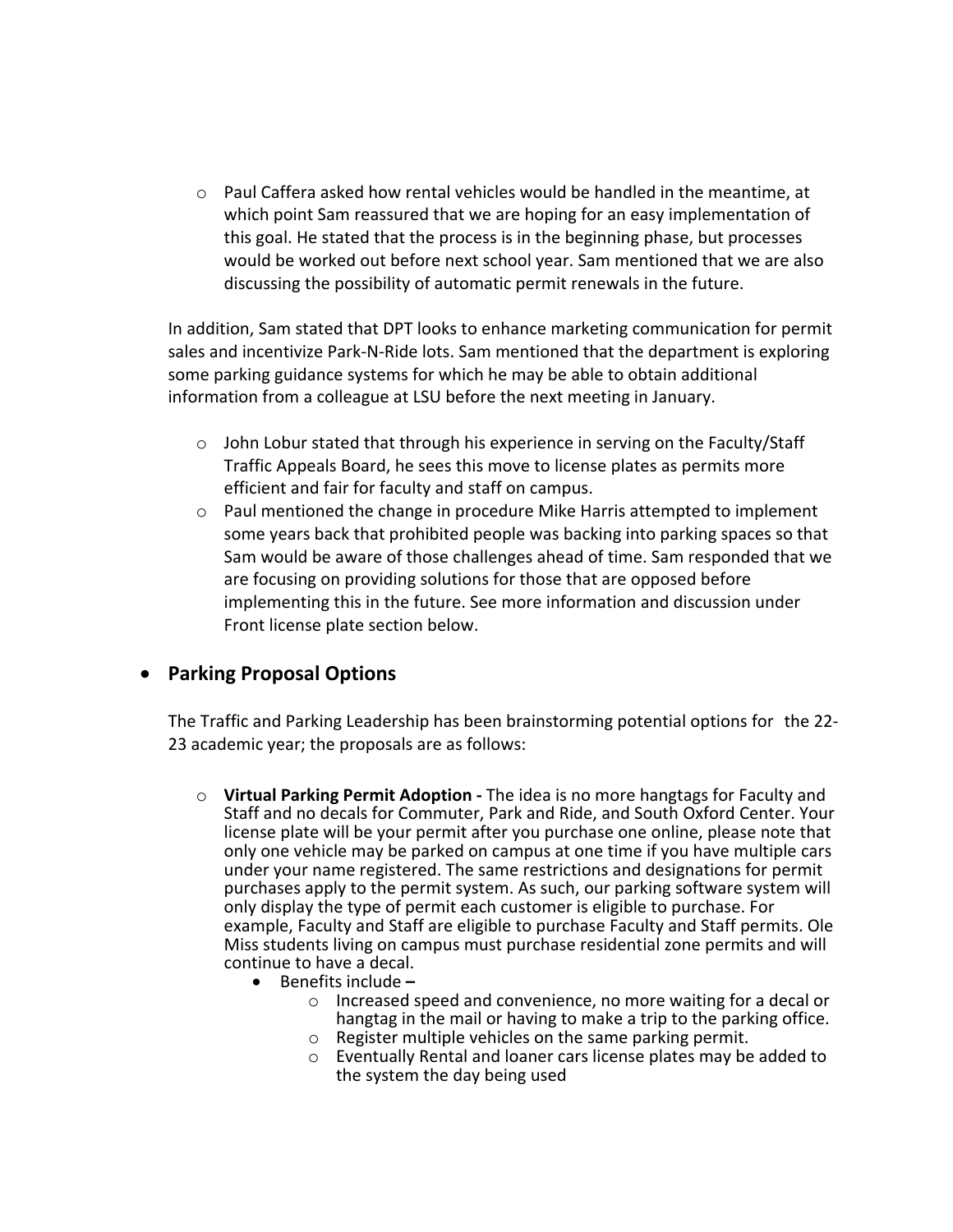- o No replacement fees and better for the environment
- $\circ$  The possibility of automatic renewals in the future if you purchase a long‐term virtual permit.
- o **SOUTH LOT becoming a mix‐use parking lot.** More hourly and discounted daily rate mix use parking options, like what was implemented at South Campus Rec and Insight Park (in progress). Students and others want more daily and hourly parking locations

Sam stated that from students and others on campus, there have been requests for more daily and hourly parking options on campus. The increase in timed parking near the Union has been successful and popular. He mentioned that we are looking into more mixed‐use lots, similar to what we are now doing at the South Campus Rec Center parking lot. He added that we are in the process of doing this at Insight Park and that we are looking at this option for the South Lot, as well.

o **Front License Plate Option ‐** Beginning in July/August 22 for those who wish to continue to park in a space with their vehicle front‐facing the drive aisle.

For those that want to continue to park in a space with their vehicle front‐facing in a drive aisle, we will offer custom Ole Miss License plates that can be displayed on the front of your vehicle and linked to your permit. Details include the following, as similarly explained by Mississippi State University:

- *The license plate is only active and available for purchase by those with*
- The license plate will expire with the annual permit, but the plate will be *renewed with the purchase of another year's annual permit, a new plate will not be needed each year.*
- *A custom Ole Miss license plate is a one‐time cost of the estimated cost of \$30 and can be purchased in the Parking and Transit Services Office.*
- *Only one license plate can be purchased per permit.*
- The Ole Miss-issued license plate cannot serve in the place of a state-<br>issued license plate.

This adoption has been successful at Mississippi State, as the plates are popular among the campus community and run for \$30 per plate. Sam added that we will do research and get samples of what those plates might look like. Cost is something we are still working on, but Sam later explains cost is not the driving factor for these.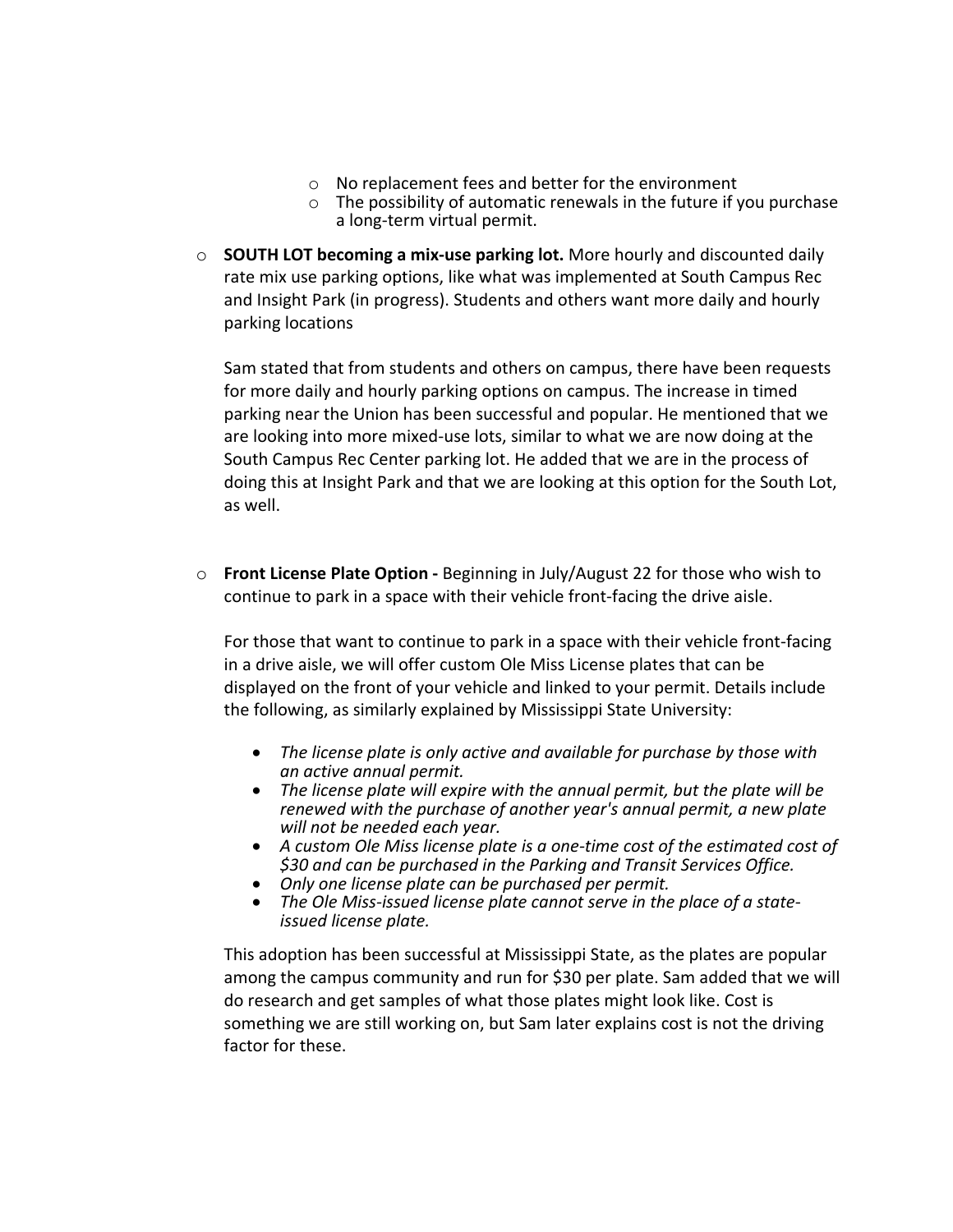- o John Lobur mentioned an event he witnessed once when a larger truck was backed in, that the back of the truck covered the sidewalk and hindered accessibility for an individual in a wheelchair.
- o Captain Jane Mahan brought up that from a safety standpoint and for those needing to back their vehicles in due to behaviors learned from victimization for varying reasons and questioned whether accommodations would be made for those unable to purchase a front plate. Sam voiced his appreciation for bringing up such concerns and agreed that there should be a way for the department to make accommodations in unique circumstances. Paul supported these statements, adding that the department could accept documentation from UPD, Violence Office, etc. when accommodations are being considered.
- o Dean Hansen spoke from a traffic engineering standpoint regarding vehicles backing in and the conversation regarding vehicles blocking sidewalks. He stated that backing a vehicle in is safer from an accident perspective. Dean added that the issue with backed‐in vehicles blocking sidewalks can be easily mitigated through wheel stops in parking spaces. Hal Robinson added that the Tad Smith sidewalk was part of a capital project plan before Covid‐19 times that had been put off, but that it should be addressed this coming summer. Hal explained that the plan was to expand the sidewalk.
- o **Rate Increases Necessary due to necessary garage maintenance cost, parking garage bond payment and future parking garage planning, increased base level wages, technology costs, and Oxford University Transit Costs increasing (See page 7 and 8 in PowerPoint).**

Sam then discussed the topic of parking permit rate increases. He stated that we had had several years with no permit increases, which needs to be discussed.

Sam explained that maintenance and preventative maintenance costs for parking garages are crucial factors to make to make sure lifetime use of the parking garages continues. He added that it is easier to pay for maintenance costs than paying for a new garage.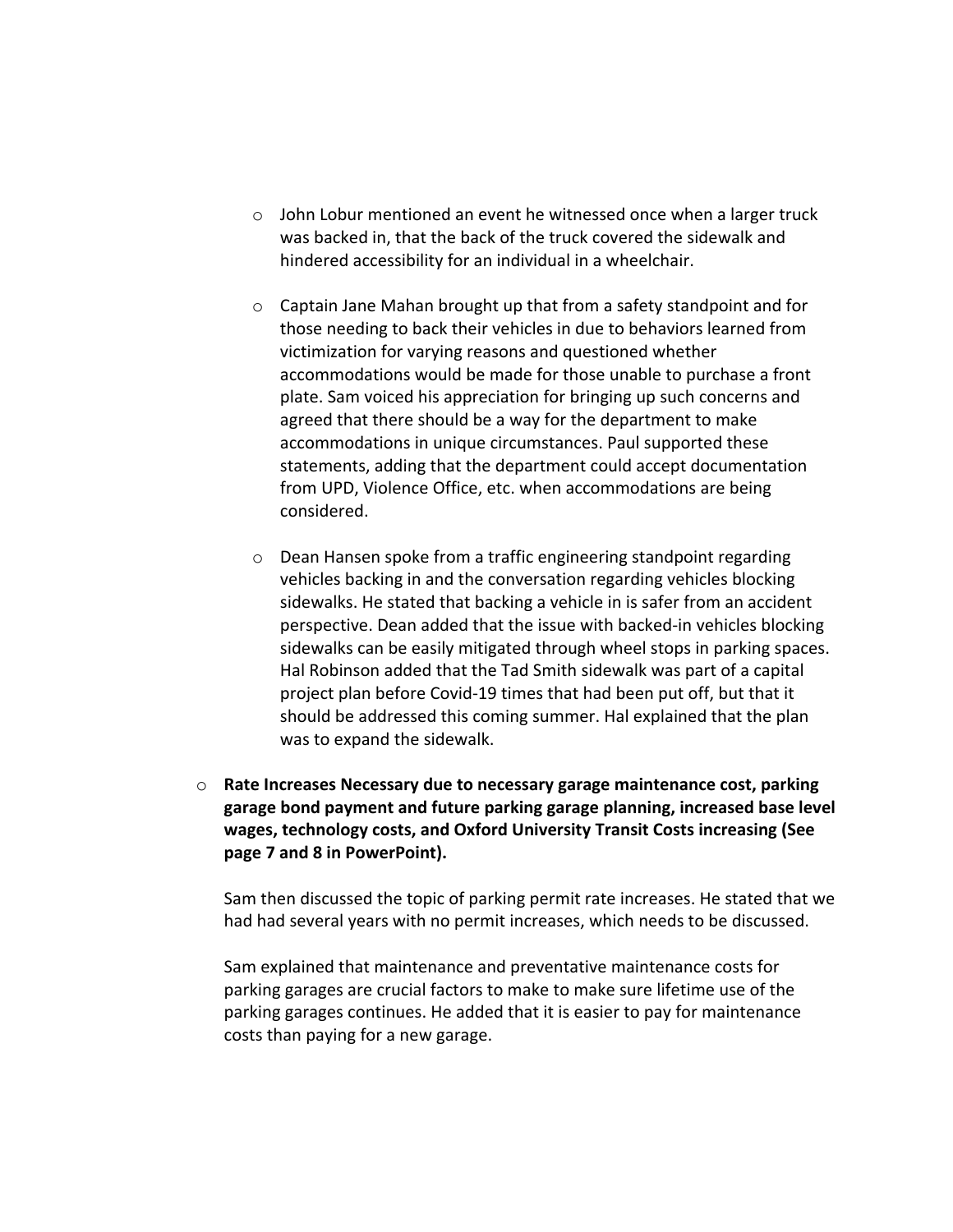Sam said that we still have bond payments for both garages and UM's Masterplan has a new garage currently show a new garage in the future across from Music and Baseball and we must think strategically as an auxiliary budget for the long term. There are several creative ideas on how to use the first level of the garage, including a new Bike Shop, retail options, campus offices, etc.

Sam continued and touched upon other costs, including technology, EV (Electric Vehicle) charging stations, better analytics, and reports, and Oxford University Transit increases.

- $\circ$  John Lobur asked if any of UM's capital funding could be used towards these costs, at which point Sam explained that Parking & Transportation is an auxiliary and that we do not get state funding.
- o Greg Snyder stated that while he does appreciate that fees need to increase, raising parking fees for Faculty/Staff is a tough sell (pay to park where one works), and the amount for those that earn under \$30k/annually seems arbitrary. He added that hourly parking is a convenience that people would pay more for.
- $\circ$  Richard Bradley broke down the numbers in an explanation of the raised fees. He stated that Faculty/Staff that are now payroll deducted for their permit at \$10/pay period, would now be payroll‐deducted \$10.55/pay period, only 55 cents more than what they are paying now. Richard added that Commuter fees are going up due to demand and that we are hoping to influence behavior through pricing. In addition, he stated that although there will be some pushback, we have the challenge of losing inventory of Commuter lots over time.
- o Dean Hansen agreed that our permit pricing is the lowest he is experienced in comparison to other Universities at which he has worked.

### **Vote‐ Hourly Rate moved from \$1.25 to \$1.50, and Daily Visitor Rates from \$3.00 to \$4.00**

Sam then informed the group that we would like to move forward with adjustments for hourly and daily visitor rates and adopt an incentivized approach in getting folks to use the South Lot for hourly, daily, and permit use.

Sam asked members present to use the Zoom Chat feature to submit their votes.